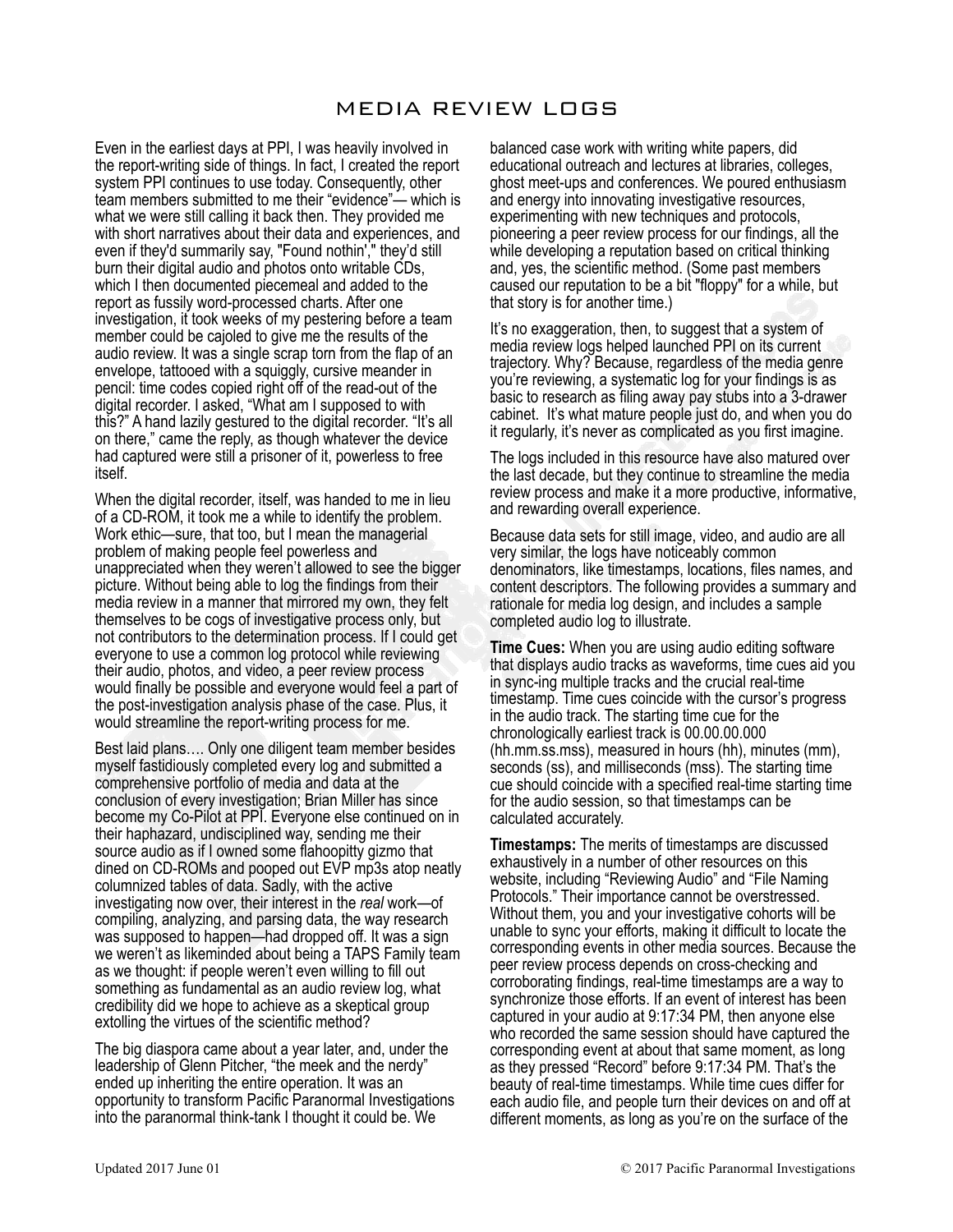same planet, real-time timestamps are fixed coordinates with a common frame of reference.

Many devices automatically timestamp the media files you create with them, but only if the devices have been set up in advance or sync themselves to an on-line chronographic source, as is usually the case with smartphones and similar portable devices. Even then, these timestamps have their limitations; some omit seconds, much less milliseconds, which can be a crucial cursor of when an event of interest occurs. For most digital audio recorders, still shot cameras, video cameras, and data logging devices, you'll probably need to input time and data manually. At least with audio devices, if you're uncomfortable setting up your device, you have a built in work-around: just say it into the mic! In fact, using your smartphone or watch to mark the time while everyone's devices are recording is the surest way to know that everyone's audio is synced.

When it comes time to reviewing the audio and keeping a log of events of interest in it, you need only trim the starting point of the track to the start time of the session. If 22:17 PM is the start time of the recorded investigative session, then it is marked by 00.00.00.000 as its time cue. Calculating a timestamp thereafter is just a matter of noting the specific time cue where the event begins in the track and adding hh.mm.ss.mss to the official start time— 22:17:00 in this case. For example, for an EVP that was captured zero hours, six minutes, and thirty-two seconds into the session, labeling it with "000632" is not helpful to another investigator looking for the same even in her audio; after all, she may switched on her audio recorder several minutes earlier. The timestamp 22:23:32, however, is something she could calculate on her own to locate that same event quickly and reliably. **Note**: Time codes should be presented in *military time*.

**Location:** Where an event of interest was captured should be noted in the log, even if sometimes repetitive. For events of interest isolated in the review of still photography or video, you're encouraged to log an abbreviation that easily identifies the location of the occurrence, such as "LR" for living room, "BKPCH" for back porch, "MBWC" for master bath water closet, and so on. More suggestions for this are available in "File Naming Protocols."

**Class:** For audio review, a detailed explanation of the way audio events of interest are categorized by type, as well as the classifications assigned to EVP, is available in "Classifying Isolated Audio." You're urged to avoid dwelling too much on Class "C" EVP unless there's something especially noteworthy about one. Also, be fastidious not to confuse the designations "EVP" and "AVP," the latter of which does not receive a classification. (There is no such thing as a Class A AVP, for instance.) Remember, too, that AVP are alleged to have been heard in real-time with witnesses present. If an anomaly is captured without witnesses, it cannot be verified to be either an EVP or an AVP and should be noted as such.

**Details:** For each event of interest that is logged, there's a space where users should input important details and annotations, including the following:

### *1. file names*

For each saved media clip representing the same event of interest, you should include its file name in the log and note what distinguishes one clip from other—especially important for audio clips to which you have made enhancements. (Again, see "File Naming Protocols" for further clarification about what to put in a file name.)

Although we encourage minor adjustments that help to showcase the potentially paranormal elements in the file, the *unmodified* version should always be included to provide context, comparison, and, in the case of EVP, a means to verify the Classification assigned to it.

Taking into account the limitations imposed by the software and equipment you use, if you plan to share your media clips, they should be saved or converted into a commonly file format.

## **2.** *transcripts*

Beneath the file names, you should record a script of the event of interest—the anomaly *and* the context for it, including any dialogue or non-paranormal sounds. Because the obscured sound quality of most EVP places them in Class C and B, any transcription should be regarded as speculative *only,* and *not* verbatim quotations.

When sharing transcripts during the peer review process, withhold the specifics of the EVP, itself, including what you believe it to be saying; this "gag rule" helps you avoid biasing the listener and lets them form their own interpretation, even if that interpretation is radically different from yours.

### **3.** *notes*

If you think you have an explanation for an event of interest, or you just need to express some doubts or pose some questions, this is the place to do it. You might also need to cross-reference one event of interest to another, or say more about the context of the event because it involves other data or personal experiences. The more you can round out the recorded event and its context, the better.

*4. miscellaneous readings and announcements* Audio-visual recordings serve as more than data sets; they also document. Because of that, logs can be used to document everything from time calibrations and roll calls, to announcements of environmental readings and noise contamination, to real-time reports of subjective experiences and eyewitness testimony. These all have a place in your media log and can later be used to cross-check findings and build client reports.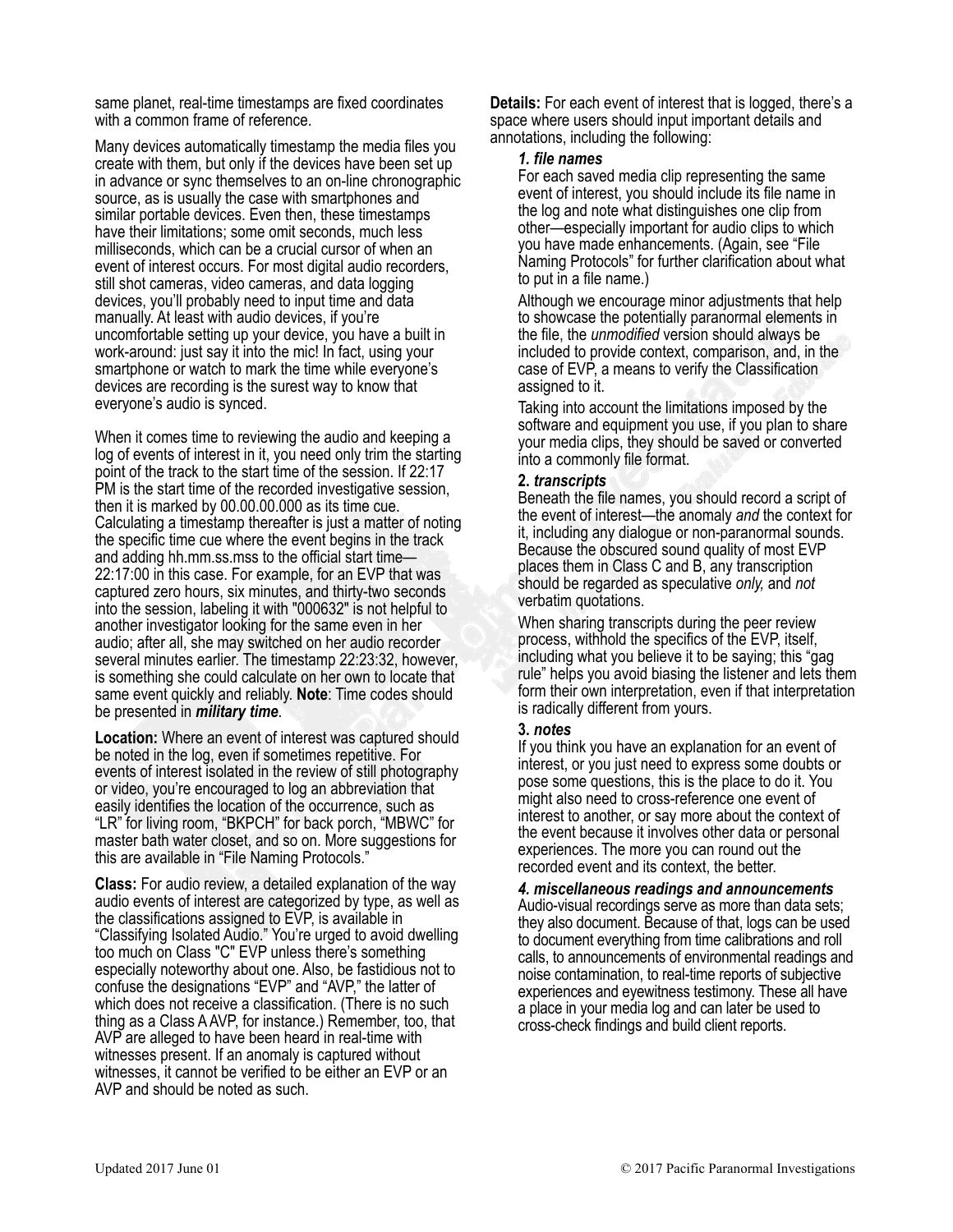# SAMPLE AUDIO REVIEW LOG

Note: The length of this sample log is not average.

|                                                                                 | <b>Participants</b><br>BM, TM, DP, TC<br>Family<br>Room/Area<br><b>Bedroom 3</b><br>Bedroom 2 (Base of Operations)<br><b>Investigative Session Start Time</b><br>00.00.00.00<br>base<br>21:04:00<br>timestamp |                     |                       |            | <b>Source Audio Files</b><br>071_130202_AUD_210400_KS<br>21:04 [0.00.00.000]                                                                                                                                                                                                                                                                                                                                                                                                                                               |
|---------------------------------------------------------------------------------|---------------------------------------------------------------------------------------------------------------------------------------------------------------------------------------------------------------|---------------------|-----------------------|------------|----------------------------------------------------------------------------------------------------------------------------------------------------------------------------------------------------------------------------------------------------------------------------------------------------------------------------------------------------------------------------------------------------------------------------------------------------------------------------------------------------------------------------|
|                                                                                 |                                                                                                                                                                                                               |                     |                       |            | <b>File Abbreviations:</b><br>List the names and abbreviations of rooms, software filters, or other file alterations<br>noted in the file names.<br><b>BR2, BR3</b><br>Notes: Client enters bedroom 3 during this session. Session is<br>held downstairs, in the Living Room/Music Room during this<br>time.                                                                                                                                                                                                               |
|                                                                                 |                                                                                                                                                                                                               | Fil Cue<br>00.00000 | Timestamp<br>hh:mm:ss | Class/Type | <b>DETAILS:</b><br>File names   Script   Notes   Documentation                                                                                                                                                                                                                                                                                                                                                                                                                                                             |
| To calculate a new<br>timestamp, add a new<br>time cue to the base<br>timestamp |                                                                                                                                                                                                               | ١1                  | 21:57:00              |            | .11 - .13 mSv<br>72.1 F<br>50.3 % hum<br>$0.00$ mGs                                                                                                                                                                                                                                                                                                                                                                                                                                                                        |
|                                                                                 | 00.54.45.000                                                                                                                                                                                                  |                     | 21:58:45              |            | time callibration                                                                                                                                                                                                                                                                                                                                                                                                                                                                                                          |
|                                                                                 | 00.55.04.043                                                                                                                                                                                                  |                     | 21:59:04              |            | this timestamp is used in file name<br>215904 KS.mp3<br>071_130202_CTX_SR3_215904_iR_KS.mp3<br>071_130202_CTX_BR3_215904_combo_ABBRV_KS.mp3<br>071_130202_CTX_BR3_215904_ABBRV_KS.mp3 [laptop]<br>BM: So, once again, what's your favorite color?<br><b>EVP:</b> (child's voice; 17 seconds into clip) Pink (more quietly) pink.<br>Note: EXPLAINED. Cross-checking two sources of audio, this EVP appears to<br>be caused more by a mechanical sound that one of the recording devices<br>translated into a higher pitch. |
|                                                                                 | 01.02.30.00                                                                                                                                                                                                   |                     | 22:06:30              |            | J reports a tapping sound; BM confirms that he heard the sound, possibly the<br>bookcase creaking<br>DP hypothesizes that the bird toy might trigger a response and tracks the<br>fluctuations of background radiation while J plays with the toy.                                                                                                                                                                                                                                                                         |
|                                                                                 | 01.03.11.000                                                                                                                                                                                                  |                     | 22:07:11              | Class B    | 071_130202_EVP_BR3_220711_KS.mp3<br>071_130202_EVP_BR3_220711_iR_KS.mp3<br>BM: Would you like to play a little game with us?<br>CTX: (one of the investigators whispers) There you go.<br>EVP: (strong, acoustically unusual whisper) That'd be nice.<br>Note: This is captured immediately after J and BM report hearing the tapping<br>noise. It could be a foot rubbing the carpet, though.                                                                                                                             |
|                                                                                 | 01.24.25.000                                                                                                                                                                                                  |                     | 22:28:25              |            | time sync<br>Session 2 ends                                                                                                                                                                                                                                                                                                                                                                                                                                                                                                |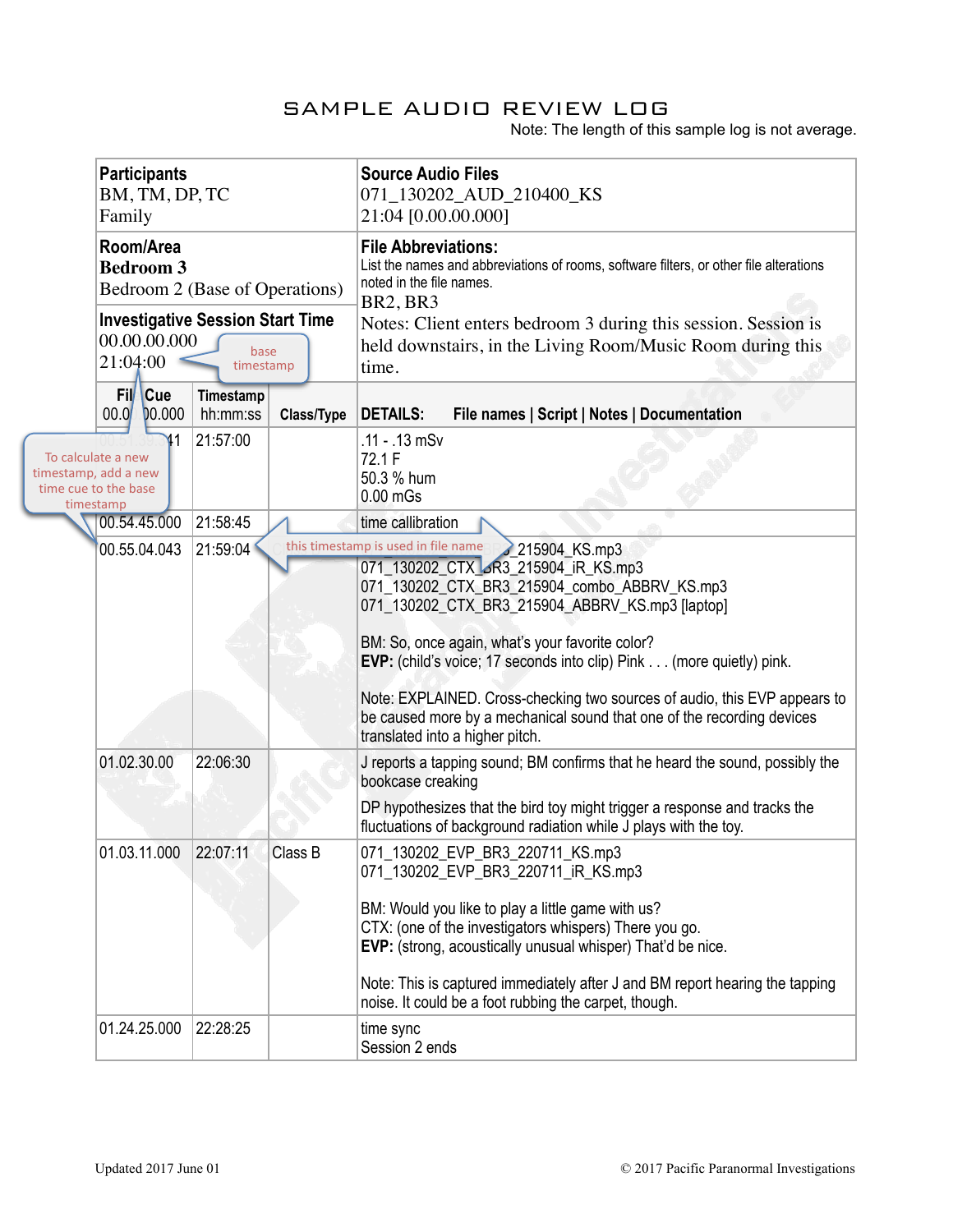| <b>VIDEO</b>                            |                       |          |                                                                                                                                                                                      |  |  |  |  |
|-----------------------------------------|-----------------------|----------|--------------------------------------------------------------------------------------------------------------------------------------------------------------------------------------|--|--|--|--|
| <b>Camera Owner</b>                     |                       |          | <b>Source Video File</b><br><b>File Abbreviations:</b><br>List the names and abbreviations of rooms, software filters, lenses, or other file<br>alterations noted in the file names. |  |  |  |  |
| Room/Area                               |                       |          |                                                                                                                                                                                      |  |  |  |  |
| <b>Investigative Session Start Time</b> |                       |          |                                                                                                                                                                                      |  |  |  |  |
| <b>Vid Time Cue</b><br>000.00.00.00     | Timestamp<br>hh:mm:ss | Location | <b>File Names and Notes</b>                                                                                                                                                          |  |  |  |  |
|                                         |                       |          |                                                                                                                                                                                      |  |  |  |  |
|                                         |                       |          |                                                                                                                                                                                      |  |  |  |  |
|                                         |                       |          |                                                                                                                                                                                      |  |  |  |  |
|                                         |                       |          |                                                                                                                                                                                      |  |  |  |  |
|                                         |                       |          |                                                                                                                                                                                      |  |  |  |  |
|                                         |                       |          |                                                                                                                                                                                      |  |  |  |  |
|                                         |                       |          |                                                                                                                                                                                      |  |  |  |  |
|                                         |                       |          |                                                                                                                                                                                      |  |  |  |  |
|                                         |                       |          |                                                                                                                                                                                      |  |  |  |  |
|                                         |                       |          |                                                                                                                                                                                      |  |  |  |  |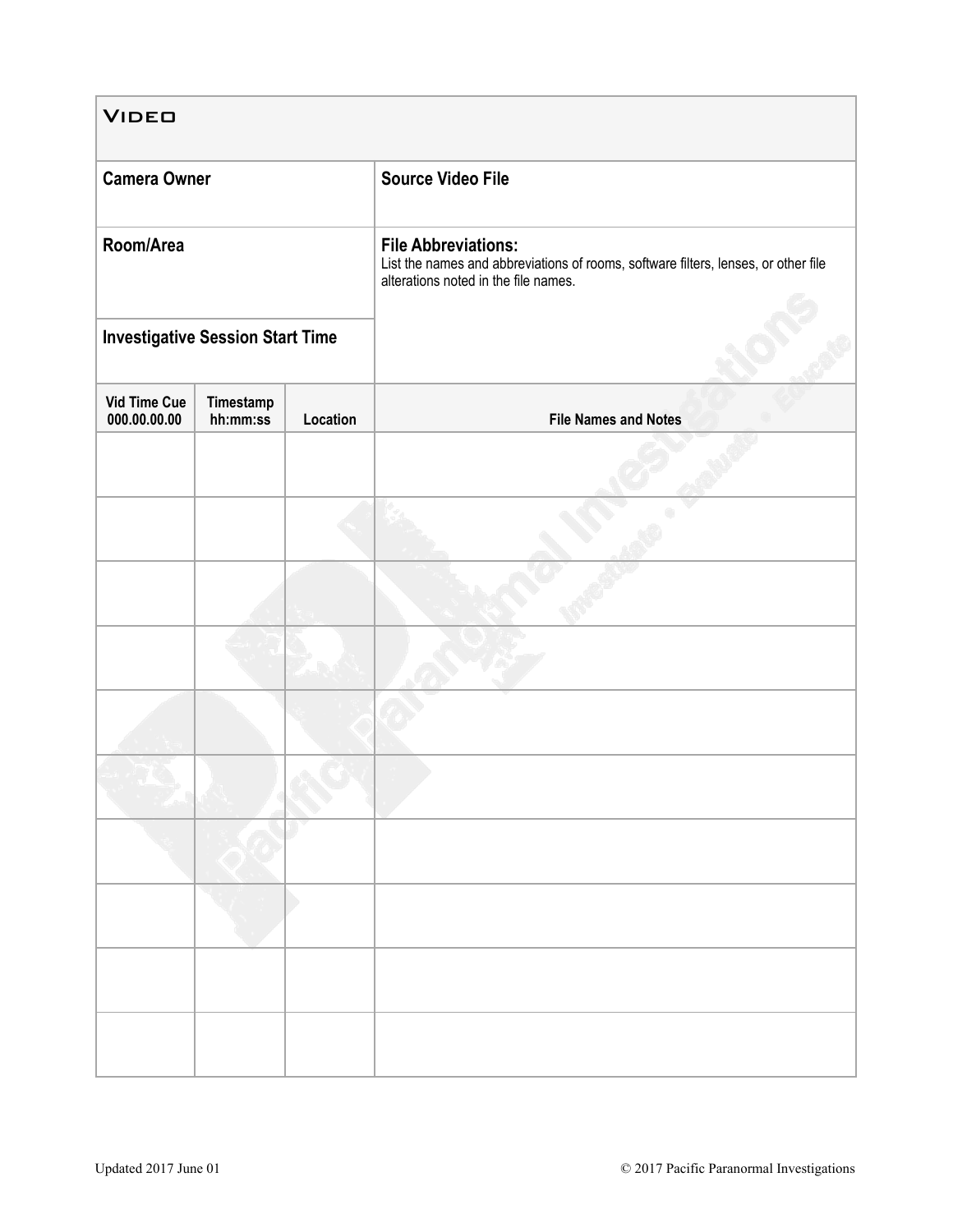| <b>STILL IMAGES</b>   |                                         |                                                                                                                                                          |  |  |  |  |
|-----------------------|-----------------------------------------|----------------------------------------------------------------------------------------------------------------------------------------------------------|--|--|--|--|
| <b>Camera Owner</b>   |                                         | <b>File Abbreviations:</b><br>List the names and abbreviations of rooms, software filters, lenses, or other file<br>alterations noted in the file names. |  |  |  |  |
| Room/Area             |                                         |                                                                                                                                                          |  |  |  |  |
|                       | <b>Investigative Session Start Time</b> |                                                                                                                                                          |  |  |  |  |
| Timestamp<br>hh:mm:ss | Location                                | <b>File Names and Notes</b>                                                                                                                              |  |  |  |  |
|                       |                                         |                                                                                                                                                          |  |  |  |  |
|                       |                                         |                                                                                                                                                          |  |  |  |  |
|                       |                                         |                                                                                                                                                          |  |  |  |  |
|                       |                                         |                                                                                                                                                          |  |  |  |  |
|                       |                                         |                                                                                                                                                          |  |  |  |  |
|                       |                                         |                                                                                                                                                          |  |  |  |  |
|                       |                                         |                                                                                                                                                          |  |  |  |  |
|                       |                                         |                                                                                                                                                          |  |  |  |  |
|                       |                                         |                                                                                                                                                          |  |  |  |  |
|                       |                                         |                                                                                                                                                          |  |  |  |  |